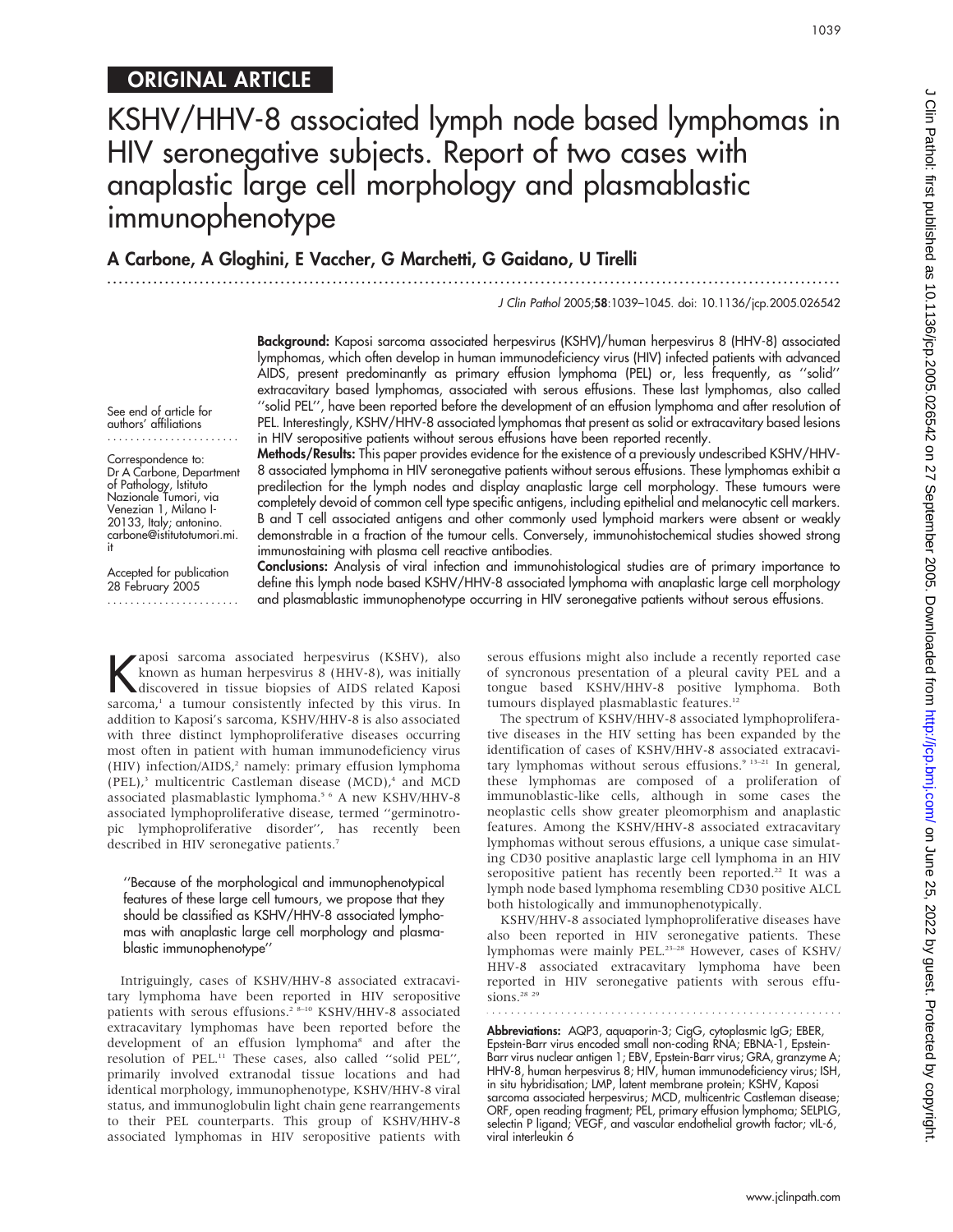| Feature                                             | Case 1                                   | Case 2      |
|-----------------------------------------------------|------------------------------------------|-------------|
| Age/Sex                                             | 75/M                                     | 52/M        |
| HHV-8 related disease                               | Negative                                 | Negative    |
| HHV-8 viraemia (cp/ml)                              | 231430                                   | 2850        |
| EBV viraemia (cp/ml)                                | Negative                                 | 1074        |
| $CD4$ cell (count/ $\mu$ l)                         | 470                                      | 501         |
| PS (ECOG)                                           | 3                                        |             |
| Stage (Ann Arbor)                                   | <b>IVB</b>                               | <b>IIIA</b> |
| B symptoms                                          | Severe weight loss                       | Absent      |
| Site of involvement                                 | LN, Waldeyer's ring, soft tissue, spleen | LN, spleen  |
| <b>Bulky disease</b>                                | Present                                  | Present     |
| Major laboratory abnormalities                      |                                          |             |
| Severe anaemia ( $\leq 80$ g/l)                     | Negative                                 | Negative    |
| Thrombocytopenia $\leq 100 \times 10^9$ /l)         | Negative                                 | Negative    |
| Coomb's test                                        | Negative                                 | Negative    |
| Abnormal LDH serum concentration ( $\geq 460$ U/ml) | Present                                  | Negative    |
| Hypoalbuminaemia ( $\leq 30$ g/l)                   | Present                                  | Negative    |
| Treatment                                           | <b>CHOP</b>                              | <b>CEOP</b> |
| Outcome (months)                                    | Dead (2)                                 | Alive (8)   |
| Cause of death                                      | <b>NHL</b>                               |             |

CHOP, cyclophosphamide, doxorubicin, vincristine, prednisone; CEOP, cyclophosphamide, epidoxorubicin, vincristine, prednisone; EBV, Epstein-Barr virus; HHV-8, human herpesvirus type 8; HIV, human immunodeficiency virus; KSHV, Kaposi sarcoma associated herpesvirus; LDH, lactate dehydrogenase; LN, lymph node; NHL, non-Hodgkin lymphoma.

In our present report, we provide evidence for the existence of a previously undescribed KSHV/HHV-8 associated lymphoma in HIV seronegative patients without serous effusions. The reported lymphoma cases were extracavitary, with a predilection for the lymph nodes, and displayed anaplastic large cell morphology. Paraffin wax immunohistochemical studies showed that the tumour cells were strongly positive for the plasma cell reactive antibody MUM1/IRF4.30 B and T cell associated antigens and other commonly used lymphoid markers were absent or weakly demonstrable in a considerable proportion of tumour cells. Unequivocally, these tumours were completely devoid of common cell type specific antigens, including epithelial and melanocytic cell markers. Because of the morphological and immunophenotypical features of these large cell tumours, we propose that they should be classified as KSHV/HHV-8 associated lymphomas with anaplastic large cell morphology and plasmablastic immunophenotype. These lymphomas may correspond to a distinct entity within the heterogeneous group of diffuse large B cell lymphomas with plasmablastic differentiation.

## MATERIALS AND METHODS

#### Case reports

The two HIV seronegative patients with KSH/HHV8 associated lymphomas were aged 52 and 75 years. Table 1 summarises their demographic and clinical features.

Poor general conditions (PS3) and severe weight loss were seen in one patient (case 1). Advanced stage disease (stages III–IV) occurred in both patients.

Tumour localisation included both generalised lymphadenopathy and spleen involvement. One patient (case 1) also showed extranodal localisation including gastrointestinal tract and Waldeyer involvement. Bone marrow involvement was absent in both patients. Neither of the patients developed lymphomatous effusions.

An abnormal serum lactate dehydrogenase serum concentration, hypoalbuminemia, thrombocytopenia, anaemia, and KSHV/HHV-8 viraemia were found in the patient with more advanced stage disease (case 1). Both patients received anthracycline based treatment. However, the clinical course of these patients was variable. Patient 1 had aggressive and rapidly fatal disease. He died after one course of chemotherapy for disease progression (survival, two months). At the time of this report, patient 2 is alive, and is still receiving chemotherapy, with good clinical response (survival, eight months).

## Clinical evaluation

At diagnosis, both patients were evaluated for the extent of lymphoma by physical examination, chest radiography, computed tomography of the thorax and abdomen, bone marrow aspiration and biopsy, lumbar puncture for spinal fluid, blood chemistry, and CD4 cell count. The lymphoma stage was assigned according to the Ann Arbor staging system.31 Informed written consent was obtained from the patients, and tissue collection was approved by the institutional review board.

The two reported cases of KSHV/HHV-8 associated lymphoma occurring in HIV seronegative patients without serous effusions belonged to a series of KSHV/HHV-8 associated lymphoproliferative diseases referred to a single institution (Aviano Cancer Centre, Italy) where they were diagnosed and treated. Three other cases of KSHV/HHV-8 associated lymphoma developing in HIV seropositive patients without serous effusions belonged to the same institutional series. These three cases, together with case 1 reported here, were included in a previous study focusing on their relatedness to AIDS related PEL.16 Case 1, in which the lymphoma developed in an HIV seronegative patient, was included mainly for epidemiological purposes. Within the series of KSHV/HHV-8 associated lymphoproliferative diseases there were also 15 PELs (13 in HIV seropositive and two in HIV seronegative patients). PEL cases were classified on the basis of the unusual clinicopathological and virological (for example, KSHV/HHV-8 positivity) characteristics of the lymphoma. Six of 15 PEL cases were included in a previous study based on the gene profiling expression analysis of AIDS related lymphomas.<sup>32</sup>

## Analysis of viral infection

The lymph node samples from both cases presented here were investigated for tumour infection by KSHV/HHV-8 and Epstein-Barr virus (EBV).

The presence of KSHV/HHV-8 was ascertained by immunohistochemistry using a rat monoclonal antibody against the KSHV/HHV-8 latency associated nuclear antigen encoded by viral open reading fragment (ORF) 73 (Advanced Biotechnologies, Columbia, Maryland, USA). The cases were also tested for viral interleukin 6 (vIL-6), a KSHV/HHV-8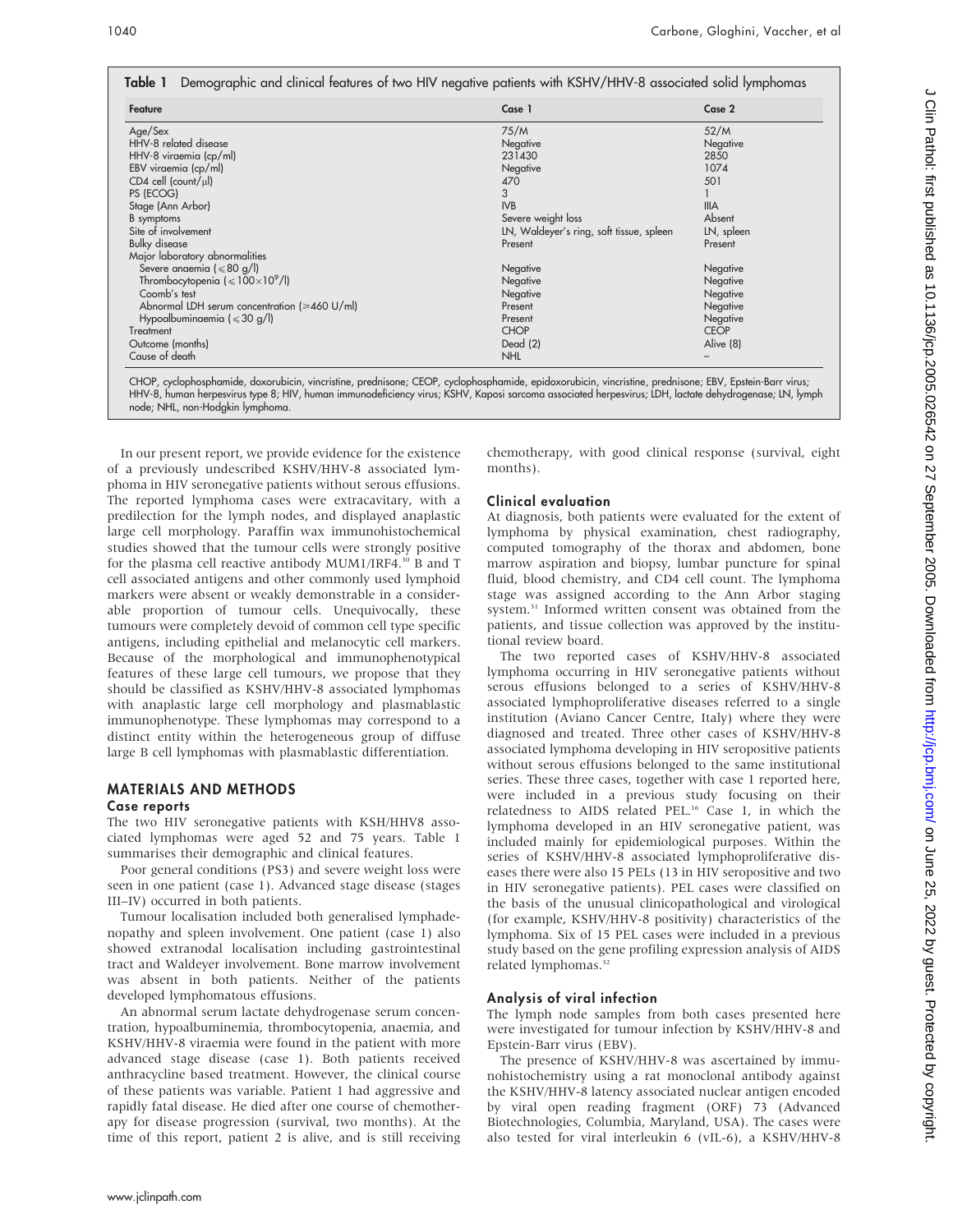

Figure 1 Kaposi sarcoma associated herpesvirus (KSHV)/human herpesvirus 8 (HHV-8) associated ''solid'' lymphoma; case 1. (A) Immunohistochemistry for KSHV/HHV-8 open reading fragment 73 (ORF73) protein. The ORF73 protein is detected in the nucleus of almost all of the tumour cells (original magnification,  $\times$ 40). (B) Polymerase chain reaction for KSHV/ HHV-8 ORF72. A band compatible with the genomic sequence is detectable. Lane 1, DNA extracted from case 1; lane 2, DNA extracted from a positive control (CRO-AP/6 primary effusion lymphoma cell line); M, DNA molecular weight marker. (C) A lymph node infiltrated by large anaplastic cells exhibiting a sinusoid pattern of growth. Haematoxylin and eosin staining; original magnification,  $\times$ 40. (D) Immunohistochemistry for cytoplasmic IgG showing that the tumour cells are positive for this antigen (original magnification,  $\times$ 40). (E) Immunohistochemistry for MUM1/IRF4. All tumour cells show intense nuclear staining for MUM1/IRF4 (original magnification,  $\times$ 40).

cytokine homologue, using a rabbit polyclonal antibody (Advanced Biotechnologies). Bouin's or formalin fixed, paraffin wax embedded tissue sections were pretreated in a microwave oven at 250 W for 30 minutes in EGTA solution (1mM, pH 8), and then immunostained on an automated immunostainer (Nexes, Ventana Medical Systems Inc, Tucson, Arizona, USA) according to a modified version of the company's protocols. Negative controls, which were invariably negative, consisted of omission of the primary antibody and substitution with phosphate buffered saline. Positive controls for ORF73 consisted of KS biopsy samples, whereas positive controls for vIL-6 consisted of AIDS associated MCD biopsy samples.

The presence of KSHV/HHV-8 was confirmed by polymerase chain reaction (PCR) analysis of three KSHV/HHV-8 regions  $(KS<sub>233</sub>, ORFK9-3, and ORF72)$  using previously reported primer sequences.<sup>33</sup> PCR analysis was performed on DNA isolated from formalin tissues using the Nucleospin tissue system (Macherey-Nagel GmbH and Co, Düren, Germany) according to the manufacturer's protocol, with minor modifications. Each PCR reaction used approximately 0.2 mg of genomic DNA, 100 pmol of each primer, 2 U Taq polymerase, 100mM of each dNTP, 1.5mM Tris hydrochloride (pH 9.0), and 0.1% Triton X-100 in a final volume of 50  $\mu$ l. PCR amplification was carried out at 95℃ for six minutes (one cycle); 95˚C for 15 seconds, 60˚C for 15 seconds, and 72℃ for 30 seconds (35 cycles); and 72℃ for five minutes (one cycle). Amplification was performed with a GeneAmp PCR system 9600 (Perkin-Elmer, Norwalk, Connecticut, USA). PCR products were visualised on a 2% agarose gel containing ethidium bromide.

Infection by EBV was investigated by several approaches, including in situ hybridisation (ISH) and PCR. EBV encoded small non-coding RNA (EBER) ISH was performed on Bouin's or formalin fixed tissue sections, as described previously.34 35 PCR analysis of EBV was performed with primers SL-1 and SL-3, representative of the EBV nuclear antigen 1 (EBNA-1) gene, as reported previously.<sup>36</sup>

In the EBV positive case, immunostaining for latent membrane protein 1 (LMP1) was performed with an LMP1

specific antibody (Dako A/S, Glostrup, Denmark) and the alkaline phosphatase antialkaline phosphatase method.<sup>37</sup>

KSHV/HHV-8 serology was performed by an immunoflorescence assay.<sup>38</sup> KSHV/HHV-8 quantitative PCR was performed on DNA extracted from plasma using the QiAmp Kit (Qiagen Gmbh, Hilden, Germany). Real time (TaqMan) PCR was used for the detection of the HHV-8 67 bp capsid protein gene, as described previously in detail.<sup>38</sup>

EBV plasma DNA: a PCR assay based on LMP2A sequence amplification was performed as described previously.<sup>39</sup>

#### Molecular analysis of clonality

ISH was used to detect immunoglobulin light chain mRNA. The  $\kappa$  and  $\lambda$  light chain mRNA was detected in Bouin's fixed, paraffin wax embedded sections using a commercial kit (Dako A/S) under conditions recommended by the supplier. PCR analysis of immunoglobulin heavy chain  $(IgV_H)$  and light chain (IgV<sub>L</sub>) and T cell receptor  $\gamma$  chain gene rearrangements was carried out according to standard protocols as described previously.<sup>16</sup>

#### Immunohistological studies

Our study cases had been immunophenotyped as previously described<sup>40</sup> on paraffin wax embedded lymph node tissues, which were fixed in Bouin's solution or neutral buffered formalin. Plasma cell markers included MUM1/IRF4,<sup>30</sup> Vs38c,<sup>41</sup> and CD138.<sup>42</sup> A monoclonal antibody (Serotec, Oxford, UK) was used to test the expression of cytoplasmic IgG (CIgG).

To investigate further the phenotype of KSHV/HHV-8 associated ''solid'' lymphomas, we tested the expression of an additional panel of proteins that are specifically expressed by PEL tumour cells, as previously documented by gene expression profiling analysis.<sup>32</sup> Using this type of gene expression data, AIDS-PEL was assigned to a plasmablastic cell of origin. Those antigens for which antibodies suitable for paraffin wax embedded tissue sections were available were analysed by means of immunohistochemistry. The KSHV/ HHV-8 associated lymphomas were tested for the expression of the following proteins: granzyme A (GRA), aquaporin-3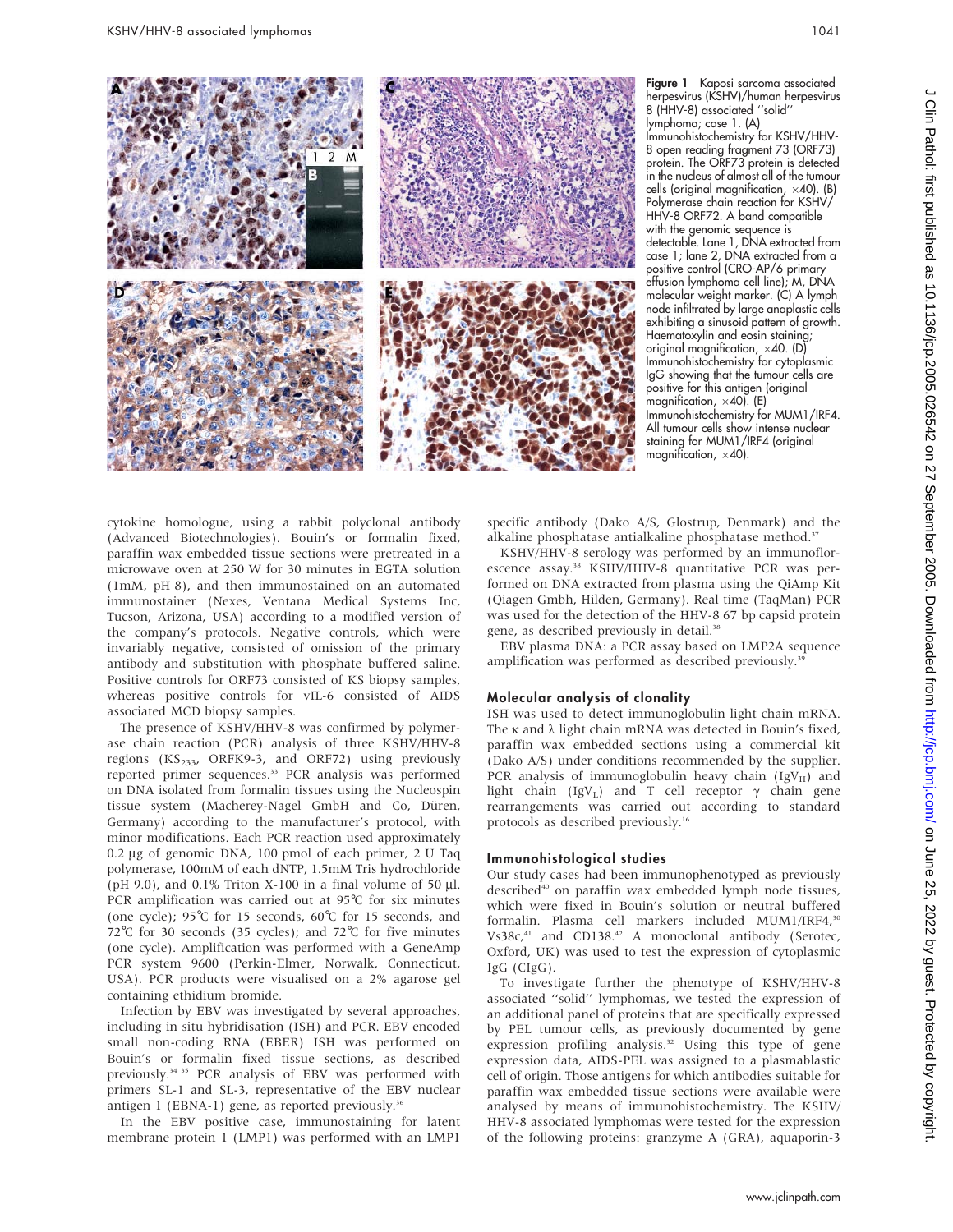

Figure 2 Kaposi sarcoma associated herpesvirus (KSHV)/human herpesvirus 8 (HHV-8) associated ''solid'' lymphoma; case 2. (A) Immunohistochemistry for KSHV/HHV-8 open reading fragment 73 (ORF73) protein. The ORF73 protein is detected in the nucleus of almost all of the tumour cells (original magnification,  $\times$ 40). (B) Polymerase chain reaction for KSHV/ HHV-8 ORF72. A band compatible with the genomic sequence is detectable. Lane 1, DNA extracted from case 1; lane 2, DNA extracted from a positive control (CRO-AP/6 primary effusion lymphoma cell line); M, DNA molecular weight marker. (C) Immunohistochemistry for KSHV/HHV-8 viral interleukin 6 protein, with most tumour cells showing cytoplasmic staining for this antigen (original magnification,  $\times$ 40). (D) Demonstration of Epstein-Barr virus (EBV) by EBV encoded small non-coding RNA in situ hybridisation (original magnification,  $\times$ 40). (E) A lymph node infiltrated by large anaplastic cells. Several giant cells display multilobated nuclei. Haematoxylin and eosin staining; original magnification,  $\times$ 40. (F) Immunohistochemistry for cytoplasmic IgG, with several tumour cells positive for this antigen (original magnification,  $\times$ 40). (G) Immunohistochemistry for MUM1/IRF4. All tumour cells display intense nuclear staining for MUM1/ IRF4 (original magnification,  $\times$ 40).

(AQP3), selectin P ligand (SELPLG), and vascular endothelial growth factor (VEGF). They were investigated using commercially available antibodies (GRA, AQP3, SELPLG, and VEGF; Santa Cruz Biotechnology, Santa Cruz, California, USA). They were tested on paraffin wax embedded sections after antigen retrieval (30 minutes in EGTA solution in a microwave oven at 250 W) and immunostained on an automated immunostainer (Nexes). Negative controls were performed as described above.

## RESULTS

#### Demonstration of KSHV/HHV-8 by immunohistochemistry and PCR

Immunohistochemistry for the KSHV/HHV-8 ORF73 protein revealed that this antigen was present in the nuclei of almost all of the tumour cells of both cases (figs 1, 2). In contrast, staining for vIL-6 was cytoplasmic. vIL-6 was detected on most tumour cells of case 2 (fig 2), whereas it was restricted to a limited number of tumour cells in case 1 (not shown). On PCR analysis, bands compatible with KSHV/HHV-8 genomic sequences were detected in both cases (figs 1 and 2).

#### Histopathological analysis of the KSHV/HHV-8 associated lymphomas

In both cases the tumours showed predominantly lymph node involvement. Microscopically, the lymph nodes were infiltrated by diffusely growing large neoplastic cells, which displayed anaplastic features. In some areas of the lymph nodes, the neoplastic cells showed a distinctive sinusoid pattern of growth. In these areas, groups of large anaplastic cells were located essentially within the sinuses (fig 1). The tumour cells were discohesive and had a moderate to abundant amount of cytoplasm. They showed striking variations in size and had more or less eccentrically placed, horse shoe-like nuclei. In case 2, multilobated nuclei and multinucleated giant cells were numerous (fig 2).

## Demonstration of EBV by ISH, immunohistochemistry, and PCR

Using EBER ISH, only one case (case 2) was positive for EBV (fig 2). These results were confirmed by PCR analysis of the EBNA-1 region of EBV. EBV infection was not associated with LMP1 expression (table 2).

## Molecular analysis of clonality

Table 2 shows the results with regard to clonality. In both cases, ISH studies failed to detect monoclonality. Neither case yielded IgV $_H$  or IgV<sub>L</sub> rearrangement, although the cases were readily amplified with a control gene fragment of similar size. Analysis of T cell receptor  $\gamma$  rearrangement was negative (not shown).

## Immunophenotypical analysis

Table 2 shows the results of the immunophenotypical analysis. Immunohistological analysis revealed that only case 2 was positive for CD45, whereas only case 1 displayed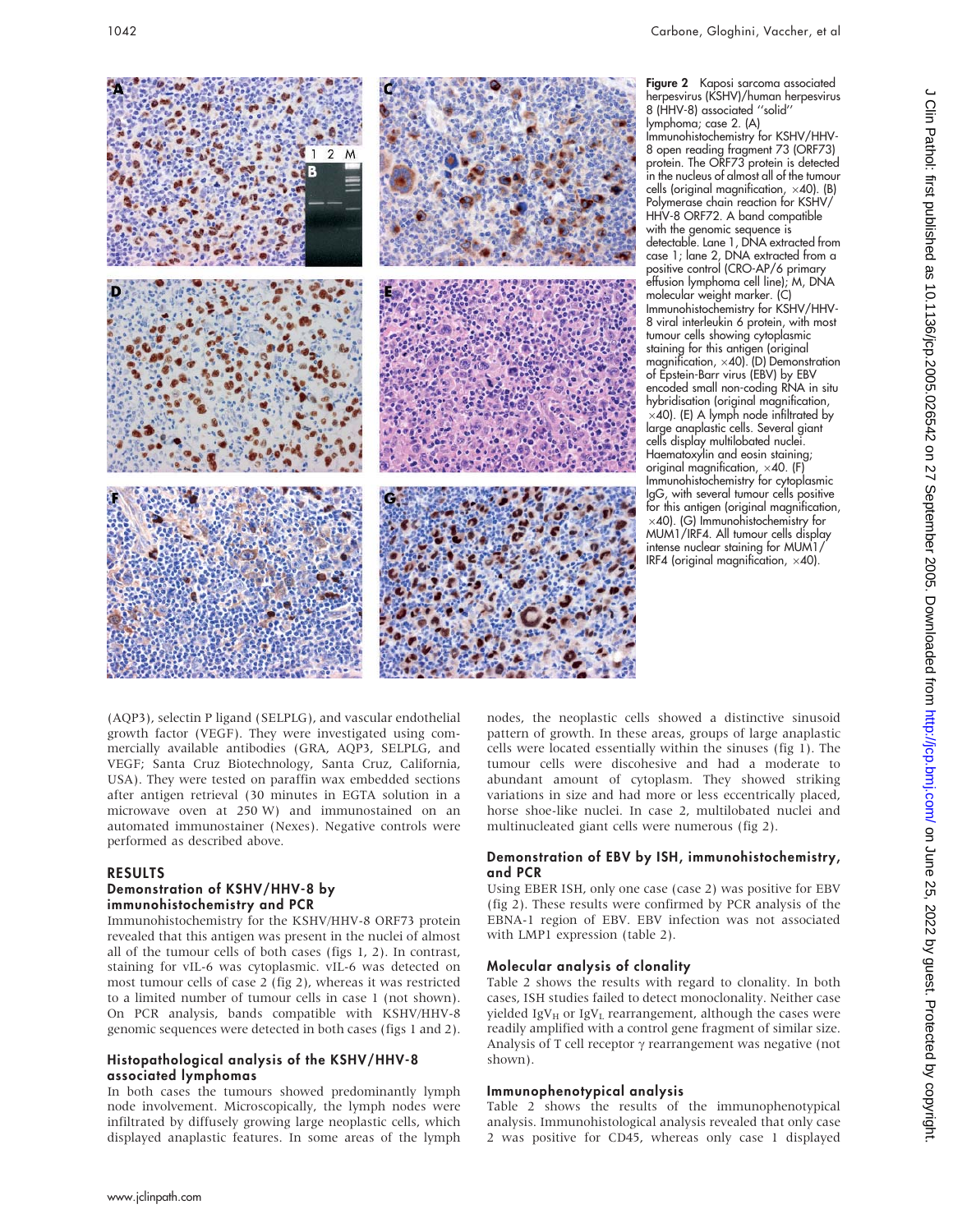| $\mathbf{r}$           |                                  |                                      |  |
|------------------------|----------------------------------|--------------------------------------|--|
|                        | Case 1                           | Case 2                               |  |
| <b>KSHV (IHC)</b>      | $ORF73+$<br>$vIL-6-$             | $ORF73+$<br>$vIL-6+$                 |  |
| <b>KSHV (PCR)</b>      | $KS_{330}+$<br>ORF72+<br>ORF9-3+ | $KS_{330}+$<br>$ORF72+$<br>$ORF9-3-$ |  |
| EBER (ISH)             |                                  | $^{+}$                               |  |
| EBNA-1 (PCR)           |                                  | $^{+}$                               |  |
| LMP1 (IHC)             |                                  | $\equiv$                             |  |
| CLA/CD45               | $\overline{\phantom{0}}$         | $-/-$                                |  |
| <b>EMA</b>             | $^{+}$                           | $-*$                                 |  |
| MUM1/IRF4              | $^{+}$                           | $+$                                  |  |
| CD138/syn-1            | $^{+}$                           | $-/-$                                |  |
| VS38c                  | $-/-$                            | $+$                                  |  |
| CD30                   | $-/-$                            | $\overline{\phantom{0}}$             |  |
| ALK (ALK1)             |                                  |                                      |  |
| CD20                   |                                  |                                      |  |
| CD40                   |                                  | $\overline{a}$                       |  |
| CD79a                  | $\overline{a}$                   |                                      |  |
| CD <sub>3</sub>        | $-$ /+                           | $-$<br>$-$<br>$-$ /+                 |  |
| CD <sub>5</sub>        |                                  |                                      |  |
| CD43                   | $-$ /+                           |                                      |  |
| CD45RO                 |                                  |                                      |  |
| <b>CD10</b>            |                                  | $\overline{a}$                       |  |
| Ki-67/MIB1             | $\qquad \qquad +$                | $^{+}$                               |  |
| $\kappa/\lambda$ chain | $\overline{a}$                   | $\overline{a}$                       |  |
| ClgG                   | $^{+}$                           | $^{+}$                               |  |
| CD15                   | $\overline{a}$                   | $\overline{\phantom{0}}$             |  |
| CD68                   | $\overline{a}$                   | $\overline{a}$                       |  |
| S100                   | $\overline{a}$                   | $\overline{a}$                       |  |
| Keratin (AE1/AE3)      |                                  | $\overline{a}$                       |  |
| Keratin (MNF116)       | $\frac{1}{2}$                    | $\overline{\phantom{0}}$             |  |
| Granzyme A             | $-$ /+                           | $-$ *                                |  |
| AQP3                   | $-$ *                            | $^{+}$                               |  |
| <b>SELPLG</b>          | $^{+}$                           | $^{+}$                               |  |
| <b>VEGF</b>            | $^{+}$                           | $^{+}$                               |  |

+, almost all neoplastic cells positive; +/-, most neoplastic cells positive;  $-$ /+, minority of neoplastic cells positive;  $-$ \*, few neoplastic cells positive; 2, all neoplastic cells negative; NE, not evaluable. AQP3, aquaporin 3; CIgG, cytoplasmic IgG; CLA, common leucocyte antigen; EBER, Epstein-Barr virus encoded small non-coding RNA; EBNA-1, Epstein-Barr virus nuclear antigen 1; EMA, epithelial membrane antigen; HHV-8, human herpesvirus type 8; IHC, immunohistochemistry; ISH, in situ hybridisation; KSHV, Kaposi sarcoma associated herpesvirus; ORF, open reading fragment; PCR, polymerase chain reaction; SELPLG, selectin P ligand; syn-1, syndecan 1; VEGF, vascular endothelial growth factor.

positivity for CD3 and CD30. The staining for all these markers was weak and restricted to a small proportion of tumour cells. CD3 was mainly localised in the cytoplasm. Conversely, both cases showed intense positive staining for the plasma cell associated markers CD138 and MUM1/IRF4 (table 2). In particular, all tumour cells were strongly positive for MUM1/IRF4 (figs 1, 2). Furthermore, several tumour cells were positive for CIgG (figs 1, 2). Finally, in both cases a subset of cells was positive for CD43.

To investigate the tumour phenotype further, we tested the expression of an additional panel of proteins that are specifically expressed by PEL tumour cells.<sup>32</sup> Both cases displayed a profile that is clearly indistinguishable from that of PEL. In fact, both cases expressed GRA, AQP3, SELPLG, and VEGF (table 2).

## **DISCUSSION**

KSHV/HHV-8 associated lymphomas, which often develop in HIV infected patients with advanced AIDS, present predominantly as PEL<sup>2 10</sup> or, less frequently, as solid, extracavitary based lymphomas, associated with serous effusions.<sup>2 8-10</sup> Interestingly, KSHV/HHV-8 associated lymphomas that present as solid or extracavitary based lesions in HIV seropositive patients without serous effusions have been reported

recently.9 13–16 18–21 In our present report, we provide evidence of the existence of KSHV/HHV-8 associated solid, extracavitary based lymphomas in HIV seronegative patients without serous effusions. Characteristically, these lymphomas had a predilection for the lymph nodes and displayed anaplastic large cell morphology. Immunohistochemistry showed unequivocally that these tumours lacked epithelial and melanocytic cell markers. Based on the immunophenotypical results, there were difficulties in assigning a lymphoid lineage in these KSHV/HHV-8 associated lymphomas using common phenotypic markers (table 2). However, although molecular studies failed to detect monoclonality, the presence of CIgG in these cases suggested that these tumours were related to cells of the plasma cell series. The detection of strong immunostaining with plasma cell reactive antibodies confirmed that these lymphomas were related to cells of the B cell system and had undergone plasmacellular differentiation.

Consistent with these results, these KSHV/HHV-8 associated solid lymphomas expressed a series of proteins that are specifically expressed by PEL tumour cells, confirming the phenotypic relatedness of these lymphomas to PEL. With regard to these features, it is important to note that previous gene expression data have suggested that the tumour cells of PEL are related to a mature B cell shifting towards terminal plasma cell differentiation.<sup>32</sup>

''Although molecular studies failed to detect monoclonality, the presence of cytoplasmic IgG in these cases suggested that these tumours were related to cells of the plasma cell series''

Both patients presented with diffuse lymphadenopathy and spleen involvement. However, virological features and clinical outcome were significantly different between the two patients. Patient 1 had more advanced stage and rapidly fatal disease in addition to the presence of haematological abnormalities and a high KSHV/HHV-8 viral load compared with patient 2. These data suggest a correlation between the evolution of clinical and virological events. It is noteworthy that a high HHV-8 viral load correlates with clinical exacerbation of MCD in HIV infected patients.<sup>43 44</sup>

There are both similarities and important differences between KSHV associated germinotropic lymphoproliferative disorder and our present cases of lymphoma that harbour KSHV/HHV-8 in HIV seronegative patients. Germinotropic lymphoproliferative disorder occurs in immunocompetent HIV seronegative individuals without serous effusion, presents as localised lymphadenopathy, and shows a favourable response to treatment. This disorder is composed of plasmablasts with a pronounced tropism for the germinal

## Take home messages

- We report a previously undescribed Kaposi sarcoma associated herpesvirus/human herpesvirus 8 associated lymphoma in human immunodeficiency virus seronegative patients without serous effusions
- These lymphomas show a predilection for the lymph nodes and display anaplastic large cell morphology
- They were completely devoid of common cell type specific antigens but showed strong immunostaining with plasma cell reactive antibodies
- Thus, analysis of viral infection and immunohistological studies are of primary importance to define this tumour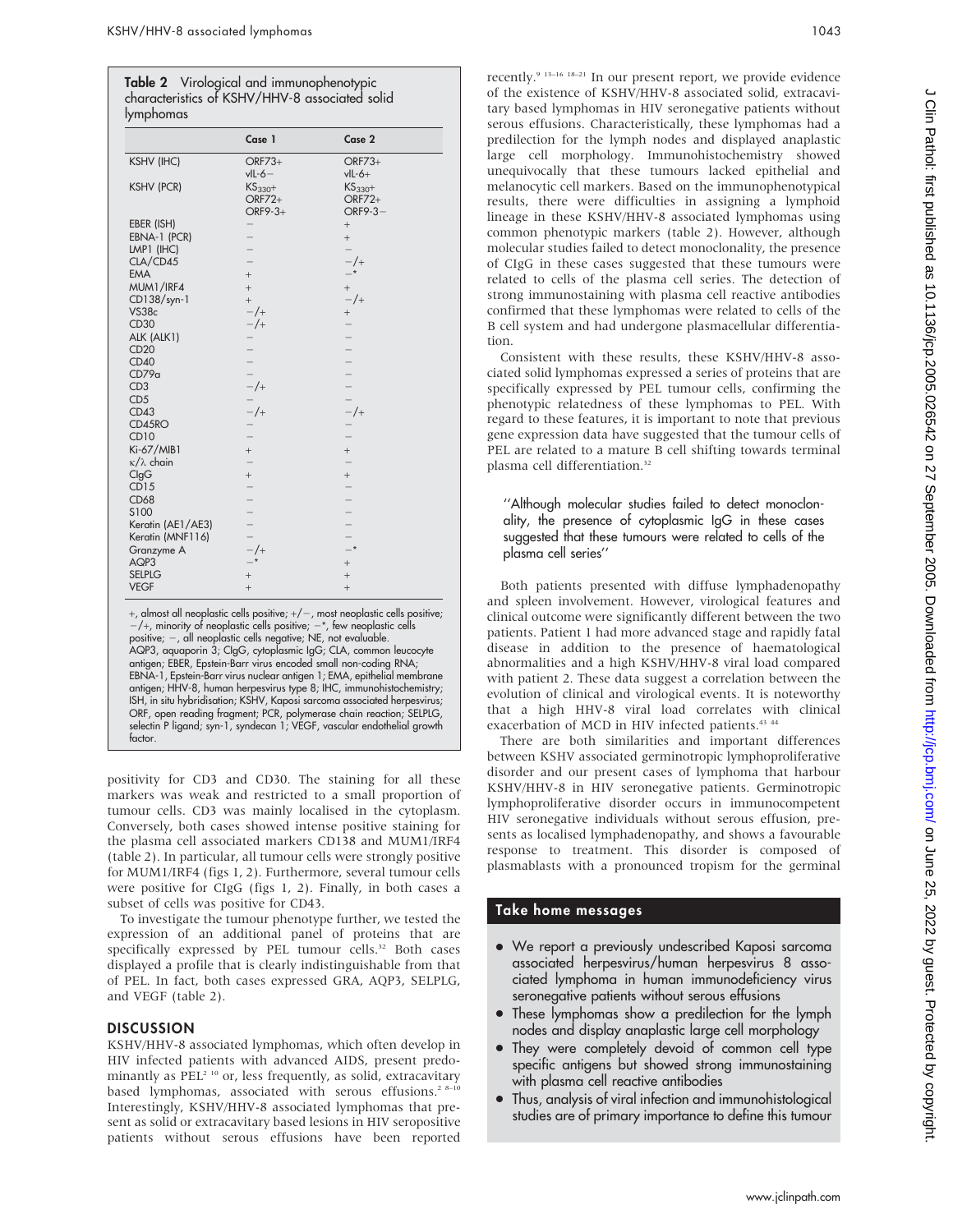centres of lymphoid follicles. In contrast, the lymphomas described here presented at an advanced stage of disease (stage III–IV), with generalised lymphadenopathy, and spleen involvement. One patient (case 1) also showed extranodal localisation. Microscopically, these lymphomas were characterised by large neoplastic cells, with anaplastic features, diffusely infiltrating the lymph nodes. A distinctive sinusoidal pattern of growth was also seen.

Previous studies have shown that the biological and genetic features of KSHV/HHV-8 associated solid lymphomas closely mimic those of AIDS related PEL, suggesting that KSHV/HHV-8 associated solid lymphomas should be considered as a ''tissue based or extracavitary variant of classic PEL".<sup>16 17</sup> Accordingly, the KSHV/HHV-8 associated lymph node based lymphomas in HIV seronegative patients described here may be part of the spectrum of HIV unrelated PEL, and may represent its solid lymphoma counterpart. These KSHV/HHV-8 associated solid lymphomas in HIV seronegative patients displaying a predilection for the lymph nodes and anaplastic large cell morphology are distinct clinical and pathological entities, although they share an identical biological base with classic PEL. However, because the large tumour cells showed an immunophenotypic profile of differentiated plasma cells with absent expression of B cell markers and strong reactivity for plasma cell associated antigens, such as CD38 and CD138, both the KSHV/HHV8 associated lymphomas may be classified within the heterogeneous group of diffuse large B cell lymphomas with plasmablastic differentiation.45

In conclusion, our study expands the spectrum of KSHV/ HHV-8 associated lymphomas presenting primarily as solid or extracavitary based lesions, irrespective of HIV status. The awareness of the existence of this type of KSHV/HHV-8 associated lymphoma in HIV seronegative patients and the knowledge of its features should lead to the use of plasma cell reactive antibodies and antibodies to IgG chains when the common lymphoid markers are not demonstrable in an undifferentiated large cell tumour. In fact, in these cases, the negative immunostaining for CD20 and CD45 could erroneously exclude a lymphoma from the diagnostic alternatives.

It is evident that molecular diagnostic techniques, including analysis of viral infection and immunohistological studies, are of primary importance to define this lymph node based KSHV/HHV-8 associated lymphoma with anaplastic large cell morphology and plasmablastic immunophenotype occurring in HIV seronegative patients.

#### ACKNOWLEDGEMENTS

Supported in part by Istituto Superiore di Sanità, Programma Nazionale di Ricerca sull'AIDS – Progetto Patologia, Clinica e Terapia dell'AIDS, 2002–2003, Rome, Italy and by the Ministero della Sanita', RF 2002, Rome, Italy.

#### Authors' affiliations .....................

A Carbone, Department of Pathology, Centro di Riferimento

Oncologico, Istituto Nazionale Tumori, IRCCS, via Venezian 1, Milano I-20133, Italy

A Gloghini, Diagnostic Immunohistochemistry and Molecular Pathology Unit, Centro di Riferimento Oncologico, Istituto Nazionale Tumori E Vaccher, Department of Medical Oncology, Centro di Riferimento Oncologico, Istituto Nazionale Tumori

G Marchetti, Department of Pathology, Ospedali Riuniti - S. Chiara, Pisa I-56100, Italy

G Gaidano, Hematology Unit, Department of Medical Sciences and IRCAD, ''Amedeo Avogadro'' University of Eastern Piedmont, Novara I-28100, Italy

U Tirelli, Department of Medical Oncology, Centro di Riferimento Oncologico, Istituto Nazionale Tumori

The patients gave their informed consent for these case reports to be published.

#### **REFERENCES**

- 1 Chang Y, Cesarman E, Pessin MS, et al. Identification of herpesvirus-like DNA sequences in AIDS-associated Kaposi's sarcoma. Science 1994;226:1865–9.
- 2 Cesarman E, Knowles DM. The role of Kaposi's sarcoma-associated herpesvirus (KSHV/HHV-8) in lymphoproliferative diseases. Semin Cancer Biol 1999;9:165–74.
- 3 Cesarman E, Chang Y, Moore PS, et al. Kaposi's sarcoma-associated herpesvirus-like DNA sequences in AIDS-related body cavity-based lymphomas. N Engl J Med 1995;332:1186–91.
- 4 Soulier J, Grollet L, Oksenhendler E, et al. Kaposi's sarcoma-associated herpesvirus-like DNA sequences in multicentric Castleman's disease. *Blood*<br>1995;**86**:1276–80.
- 5 Dupin N, Diss TL, Kellam P, et al. HHV-8 is associated with a plasmablastic variant of Castleman disease that is linked to HHV-8-positive plasmablastic lymphoma. Blood 2000;95:1406–12.
- 6 Oksenhendler E, Boulanger E, Galicier L, et al. High incidence of Kaposi sarcoma-associated herpesvirus-related non-Hodgkin lymphoma in patients with HIV infection and multicentric Castleman disease. Blood 2002;99:2331–6.
- 7 Du M-Q, Diss TC, Liu H, et al. KSHV- and EBV-associated germinotropic lymphoproliferative disorder. Blood 2002;100:3415–18.
- 8 DePond W, Said JW, Tasaka T, et al. Kaposi's sarcoma-associated lymphoma of the bowel: report of two cases in HIV-positive men with secondary effusion lymphomas. Am J Surg Pathol 1997;2:719–24.
- 9 Katano H, Suda T, Morishita, et al. Human herpesvirus 8-associated solid lymphomas that occur in AIDS patients take anaplastic large cell morphology. Mod Pathol 2000;13:77–85.
- 10 Knowles DM. Etiology and pathogenesis of AIDS-related non-Hodgkin's
- lymphoma. *Hematol Oncol Clin North Am* 2003;**17**:785–820.<br>11 **Huang Q**, Chang KL, Gaal K, *et al.* Primary effusion lymphoma with subsequent development of a small bowel mass in an HIV-seropositive patient: a case report and literature review. Am J Surg Pathol 2002;26:1363–7.
- 12 Mate JL, Navarro JT, Ariza A, et al. Oral solid form of primary effusion lymphoma mimicking plasmablastic lymphoma. Hum Pathol 2004;35:632-5
- 13 **Aboulafia DM**. HHV-8-a and EBV-associated nonepidermotrophic large B-cell lymphoma presenting as a foot rash in a man with AIDS. *AIDS Patient Care*<br>*STDS 2*002;**16**:139–45.
- 14 **Beaty MW**, Kumar S, Sorbara L, *et al.* A biphenotypic HHV8-associated<br>primary bowel lymphoma. A*m J Surg Pathol* 1999;**23**:992–4.<br>15 **Buske C,** Hannig H, Hiddemann W, *et al.* Human herpesvirus-8 (HHV-8) DNA
- associated with anaplastic large cell lymphoma of the B-cell type in an HIV-1 positive patient. Int J Cancer 1997;73:303-4.
- 16 Carbone A, Gloghini A, Vaccher E, et al. KSHV/HHV-8-positive solid lymphomas. A tissue-based variant of primary effusion lymphoma. J Mol Diagn 2005;7:17–27.
- 17 Chadburn A, Hyjek E, Mathew S, et al. KSHV-positive solid lymphomas represent an extra-cavitary variant of primary effusion lymphoma. Am J Surg Pathol 2004;28:1401–16.
- 18 Costes V, Faumont N, Cesarman E, et al. Human herpesvirus-8-associated lymphoma of the bowel in human immunodeficiency virus-positive patients
- without history of primary effusion lymphoma. *Hum Pathol* 2002;**33**:846–9.<br>19 **Engels EA**, Pittaluga S, Whitby D, *et al.* Immunoblastic lymphoma in persons with AIDS-associated Kaposi's sarcoma: a role for Kaposi's sarcomaassociated herpesvirus. Mod Pathol 2003;16:424–9.
- 20 Morand P, Buisson M, Collandre H, et al. Human herpesvirus 8 and Epstein Barr-virus in a cutaneous B-cell lymphoma and a malignant cell line established from the blood of an AIDS patient. Leuk Lymphoma 1999;35:379–87.
- 21 Navarro JT, Ribera JM, Junca J, et al. Anorectal lymphoma without effusion associated with human herpesvirus-8 and type 1 Epstein-Barr virus in an HIV-<br>infected patient. *Hum Pathol* 2003;**34**:630.
- 22 Huang Q, Chang KL, Gaal KK, et al. KSHV/HHV8-associated lymphoma simulating anaplastic large cell lymphoma. Am J Surg Pathol 2004;28:693–7. 23 Carbone A, Gloghini A, Vaccher E, et al. Kaposi's sarcoma-associated
- herpesvirus DNA sequences in AIDS-related and AIDS-unrelated lymphomatous effusions. Br J Haematol 1996;94:533–43.
- 24 Cesarman E, Nador RG, Aozasa K, et al. Kaposi's sarcoma-associated herpesvirus in non-AIDS-related lymphomas occurring in body cavities. Am J Pathol 1996;149:53–7.
- 25 Jones D, Ballestas ME, Kaye KM, et al. Primary-effusion lymphoma and Kaposi's sarcoma in a cardiac-transplant recipient. N Engl J Med 1998;339:444–9.
- 26 Said JW, Tasaka T, Takeuchi S, et al. Primary effusion lymphoma in women: report of two cases of Kaposi's sarcoma herpes virus-associated effusion-based lymphoma in human immunodeficiency virus-negative woman. Blood 1996;88:3124–8.
- 27 Strauchen JA, Hauser AD, Burstein DA, et al. Body cavity-based malignant lymphoma containing Kaposi's sarcoma-associated herpesvirus in an HIVnegative man with previous Kaposi's sarcoma. Ann Intern Med 1996;125:822–5.
- 28 Teruya-Feldstein J, Zauber P, Setsuda JE, et al. Expression of human herpesvirus-8 oncogene and cytokine homologues in an HIV-seronegative patient with multicentric Castleman's disease and primary effusion lymphoma. Lab Invest 1998;78:1637–42.
- 29 Ariad S, Benharroch D, Lupu L, et al. Early peripheral lymph node involvement of human herpesvirus 8-associated, body cavity-based lymphoma in a human